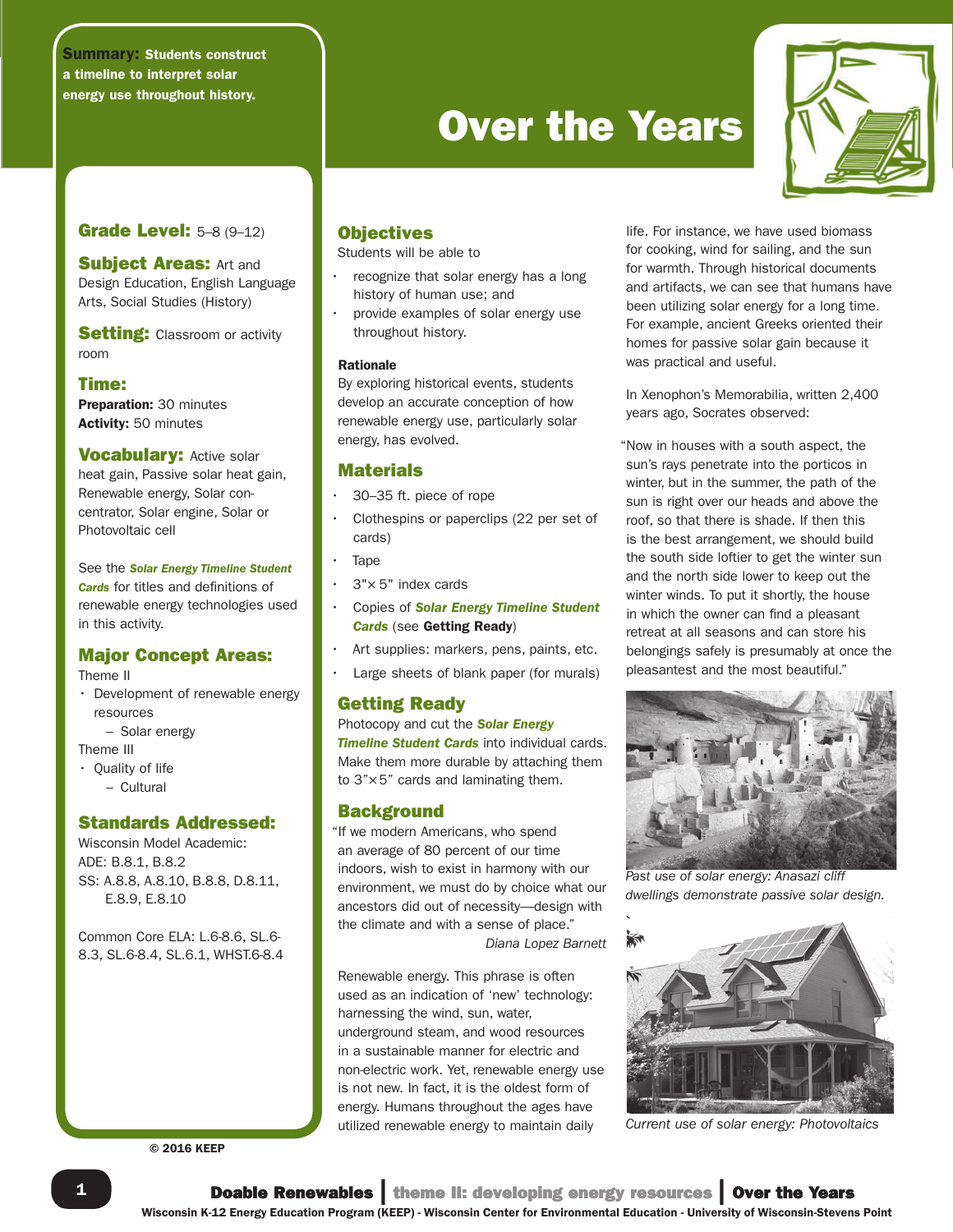#### See *Solar Energy Answer Key* for an

overview of human use of the sunlight since 400 B.C. Modern humans, whether homeowners, scientists, or others, benefit daily from the use and development of solar energy technology.

### Procedure

#### **Orientation**

Ask students if renewable energy is a new type of resource or an old one? Is there a shortage of renewable energy resources? Ask them if it is a common resource and if so, why is it not a "mainstream" resource in America?

Hang a piece of rope across the room. Explain that the rope represents a timeline. Label one end as the "Beginning of human history," and the other end, "Today."

Explain that today they are going to focus on solar energy. Ask the class to list ways solar energy is used. Write four or five of the items they listed on  $3" \times 5"$  cards. Ask students where they think each card should be placed on the timeline based on when humans first started using the solar energy resource listed.

#### **Steps**

- **1.** Divide students into groups of two or three and provide each group with several *Solar Energy Timeline Student Cards*.
- 2. Ask each group to place their cards on the timeline according to when humans first started using the solar energy resource listed. Encourage students to discuss their choices and rearrange the cards until they believe all the cards line up correctly.
- **3.** Share the correct chronology of renewable energy use (see *Solar Energy Answer Key*. NOTE: Numbers correspond between the answer key and *Solar Energy Timeline Student Cards*). Discuss differences in what they guessed and the actual dates. Allow students to rearrange all cards.

#### **Closure**

Have students revisit the placement of the items they originally listed on  $3" \times 5"$ cards (see Orientation). Compare students' initial thoughts on renewable energy with the solar timeline. Ask students if they are surprised by the rich history of solar energy and solar technology development. Work with students to arrange the cards correctly and share further information about each card, where appropriate.

#### Assessment

#### Formative

- Did students recognize that solar energy has a long history of use by humans?
- Were students able to explain examples of solar energy use through time?

#### **Summative**

Have students write a paragraph about the use of solar energy throughout time. Seeing the history, what do they anticipate will happen in the near and distant future? Have them write a second paragraph defining their predictions for solar energy.

#### Extensions

Lay large sheets of blank paper below the completed timeline. Have students choose a section of the 'mural' to illustrate. Instruct students to incorporate their solar facts with other historical images (art, culture, lifestyle, religion, etc. within the date/location, if given). Combine illustrations into a class mural.

Have students research other historical facts and events that occurred around the same time as a particular solar energy activity.

Have students conduct the same activity as above with geothermal, wind, biomass, or hydropower historical facts. These can be found on the KEEP website.

#### Use *Source of Symbolism and Inspiration* to have students view examples of how

solar energy has been honored and used throughout history. Have students find their own examples of symbolism and inspiration.

#### Final Connection

Use this activity to provide a basis for thinking how humans have used renewable energy throughout history. Then, challenge students to incorporate what they have learned into a cumulative project, such as "Sustainable Communities" or "Green Home Design."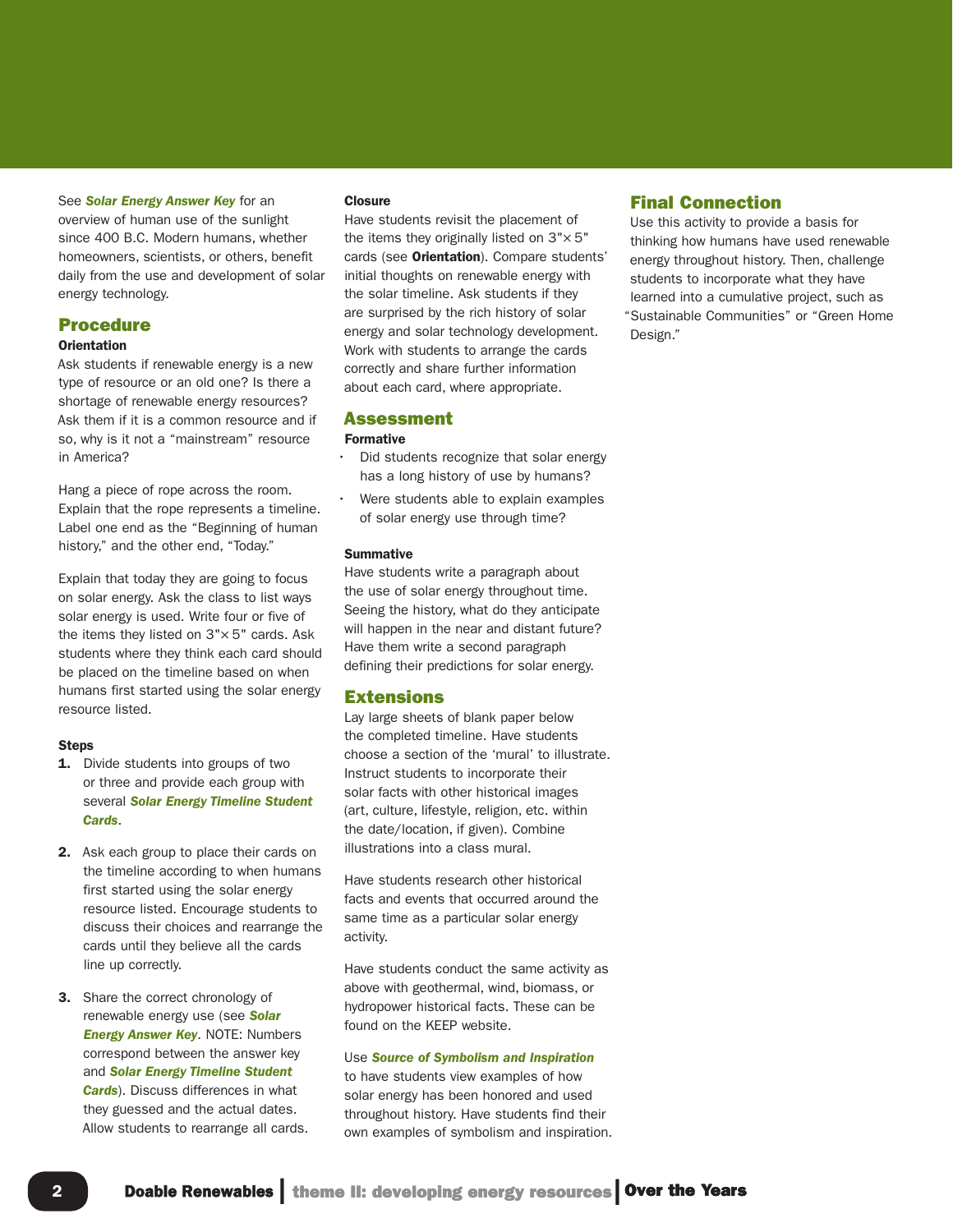# Solar Energy Timeline Student Cards

| First "solar hot box" is invented                                                                                             | Solar engine is patented<br>12                                                                                                    |
|-------------------------------------------------------------------------------------------------------------------------------|-----------------------------------------------------------------------------------------------------------------------------------|
| Solar water heater is patented<br>6                                                                                           | Over 60,000 solar water heaters<br>in place in America<br>10                                                                      |
| Predecessor of today's solar<br>collector is invented<br>18                                                                   | Solar water heaters flourish until natural<br>gas and electric heaters become<br>inexpensive and readily available<br>$\mathbf 2$ |
| 'Solar Homes' become possible as more<br>buildings are designed with consideration<br>for active and passive solar gain<br>14 | First home with integrated photovoltaic<br>system, passive solar, and other<br>'green' features is completed<br>11                |
| The 'solar cell' is developed<br>9                                                                                            | Oil embargo spurs interest in photovoltaics<br>17                                                                                 |
| Homes are designed for passive solar heat gain<br>in winter and to block the hot summer sun<br>16                             | Solar energy industry is launched by<br>scientists developing solar engines to<br>power steam generators for ships<br>19          |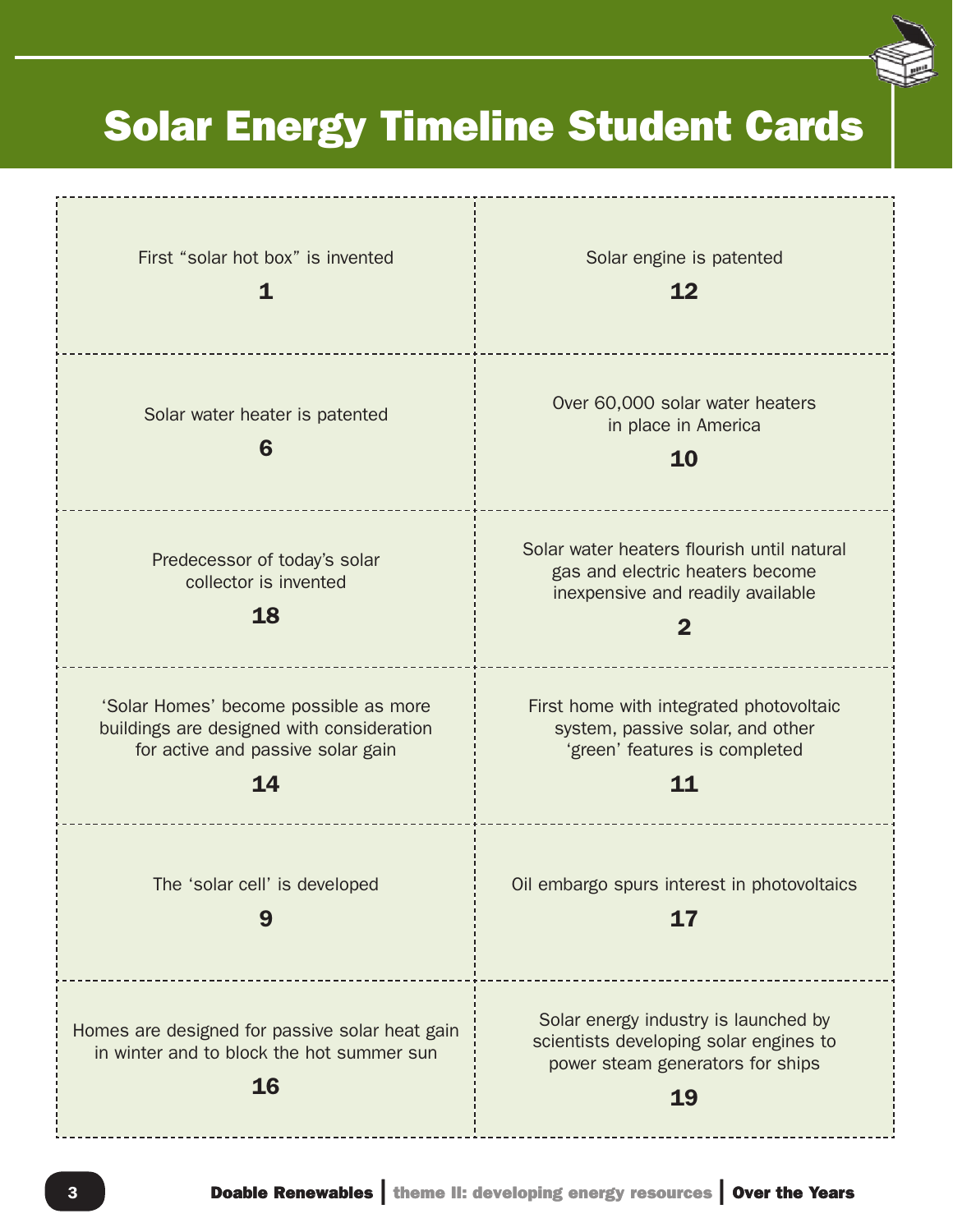

# Solar Energy Timeline Student Cards

| Reflective surfaces are shaped<br>as a parabola to light fires             | Light is converted directly into<br>electric current<br>7                                                |
|----------------------------------------------------------------------------|----------------------------------------------------------------------------------------------------------|
| First solar concentrator project is                                        | Roof-mounted solar water heaters                                                                         |
| proposed for industrial use                                                | are produced in California                                                                               |
| 21                                                                         | 8                                                                                                        |
| Photovoltaic cells are used to power                                       | Solar powered, 2-way radios provide                                                                      |
| U.S. space satellites                                                      | coast-to-coast conversations                                                                             |
| 13                                                                         | 5                                                                                                        |
| More than 20 U.S. companies start<br>producing flat plate solar collectors | Second oil embargo strengthens<br>solar industry; solar panels are<br>installed on the White House<br>15 |
| First solar cell power plant is<br>dedicated in Utah<br>20                 | Cost of solar cells are about \$77 per watt<br>22                                                        |
| Solar panels are removed                                                   | 20% efficient solar cells are developed; cost                                                            |
| from the White House                                                       | of solar cells are about \$6.50 per watt                                                                 |
| 28                                                                         | 30                                                                                                       |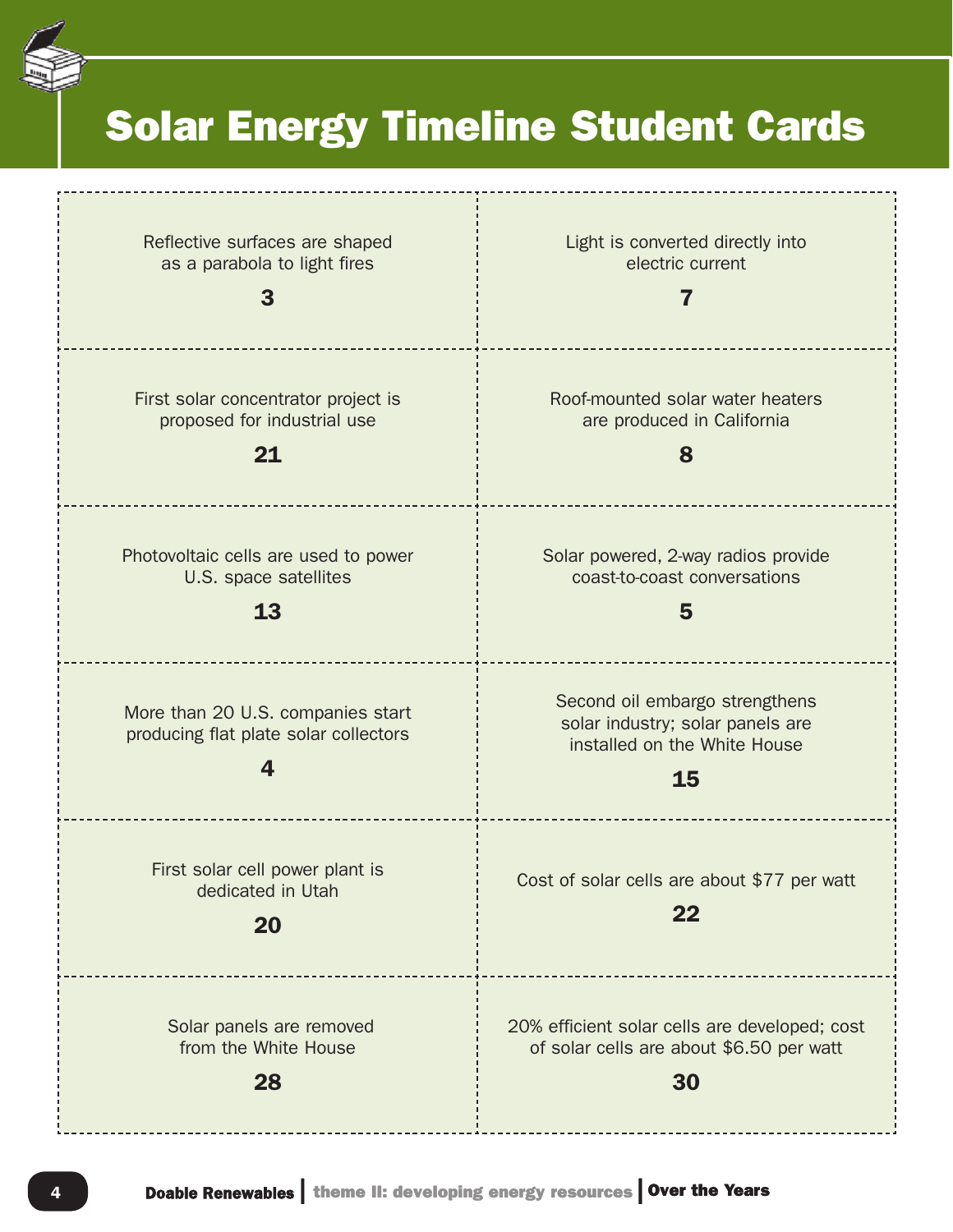# Solar Energy Timeline Student Cards

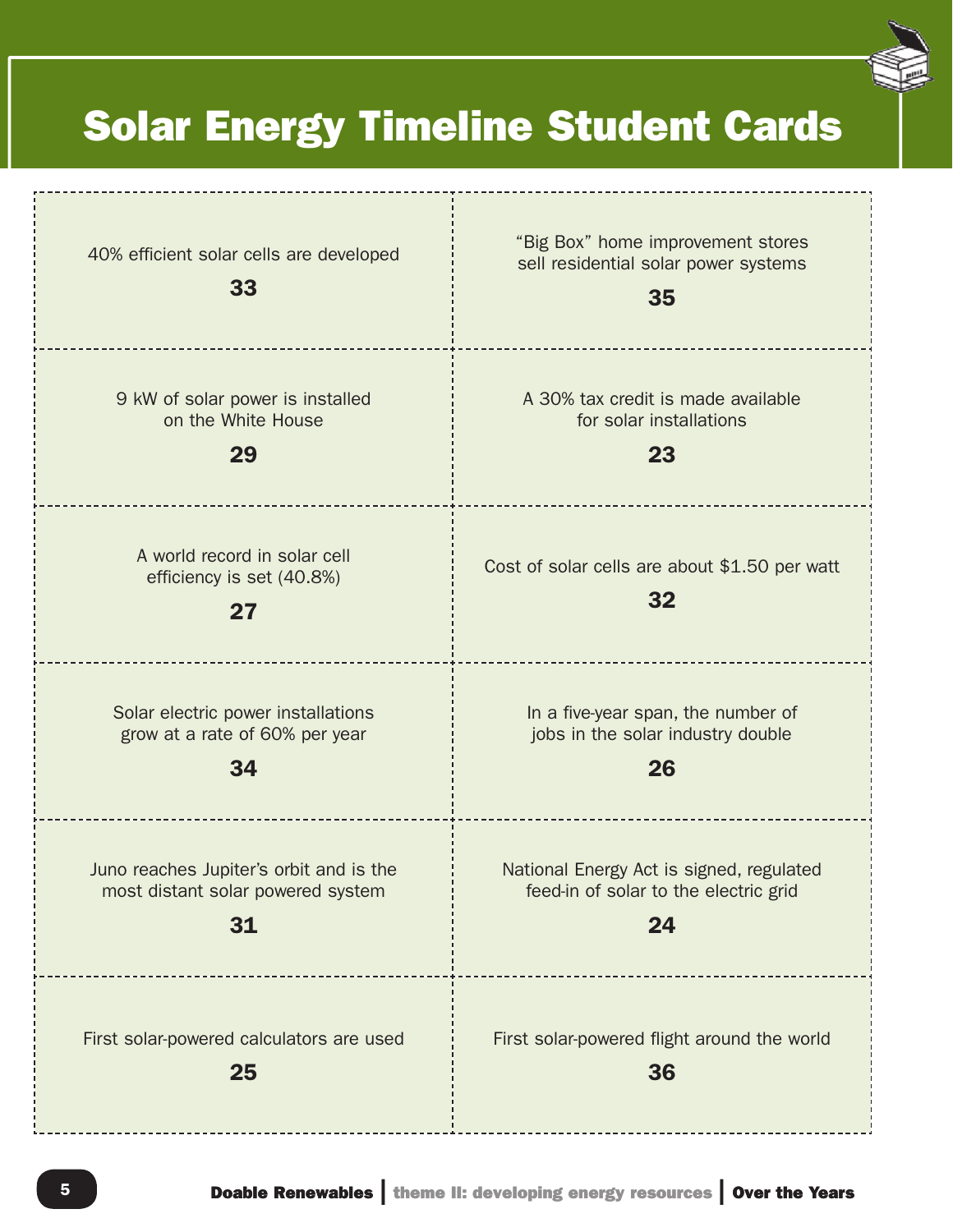# Solar Energy Answer Key

| 400 B.C.E.: Socrates promotes passive solar design for comfortable living. Ancient Greeks use the sun's position in the sky to heat their<br>homes in winter and keep them cool in summer. The open front of a Greek house faces south. Winter sunshine fills the house and warms the<br>air inside, the earth floor, and thick walls. At night, the warm floor and walls continue to radiate heat and keep the temperature comfortable.<br>The Greeks build porticos, or covered porches, over the front of their houses. The roof of the portico blocks the rays of the summer sun. The<br>house stays cool inside. | 16             |
|-----------------------------------------------------------------------------------------------------------------------------------------------------------------------------------------------------------------------------------------------------------------------------------------------------------------------------------------------------------------------------------------------------------------------------------------------------------------------------------------------------------------------------------------------------------------------------------------------------------------------|----------------|
| 200-300 B.C.E: A Greek mathematician shows that a reflective surface shaped like a parabola can concentrate sunlight to a point. Ancient<br>Greeks, Romans, and Chinese use these early solar concentrators to light fires including spiritual fires.                                                                                                                                                                                                                                                                                                                                                                 | 3              |
| 1500s: Leonardo da Vinci proposes the first industrial applications of solar concentrators.                                                                                                                                                                                                                                                                                                                                                                                                                                                                                                                           | 21             |
| 1767: Swiss scientist Horace de Saussure invents the world's first solar collector, or "solar hot box."                                                                                                                                                                                                                                                                                                                                                                                                                                                                                                               | 1              |
| 1839: French scientist Edmund Becquerel first observes the photovoltaic effect. Becquerel experimented with two identical electrodes in a<br>conducting solution, converting light directly into electrical current.                                                                                                                                                                                                                                                                                                                                                                                                  | 7              |
| 1861: French scientist Augustin Mouchot patents a solar engine, the first machine which produced electricity from the sun by evaporating<br>steam which propelled a small engine.                                                                                                                                                                                                                                                                                                                                                                                                                                     | 12             |
| 1880s: American engineer John Ericsson launches the solar energy industry in the U.S. Ericsson develops several solar-driven engines to<br>power steam generators for ships.                                                                                                                                                                                                                                                                                                                                                                                                                                          | 19             |
| 1891: Father of solar energy in the U.S., Clarence Kemp, patents first solar water heater.                                                                                                                                                                                                                                                                                                                                                                                                                                                                                                                            | 6              |
| 1890s: First commercially available (roof-mounted) solar water heaters are produced in southern California.                                                                                                                                                                                                                                                                                                                                                                                                                                                                                                           | 8              |
| 1908: William J. Bailey of the Carnegie Steel Company invents solar collectors that became predecessors of today's solar collectors.                                                                                                                                                                                                                                                                                                                                                                                                                                                                                  | 18             |
| 1920-50s: South Florida develops as a significant market for solar water heaters (thermosiphon design). Several companies service a market<br>of about 50,000 homes. The industry virtually expires in the 1950s, unable to compete against cheap and readily available natural gas and<br>electric service.                                                                                                                                                                                                                                                                                                          | $\overline{2}$ |
| 1941: Over 60,000 solar water heaters in place in America.                                                                                                                                                                                                                                                                                                                                                                                                                                                                                                                                                            | 10             |
| 1940s: 'Solar Homes' become popular. More builders consider active and passive solar housing design.                                                                                                                                                                                                                                                                                                                                                                                                                                                                                                                  | 14             |
| 1954: Bell Telephone researches the sensitivity of a properly prepared silicon wafer to sunlight. The 'solar cell' is developed. Initial solar cells<br>were about 4% efficient at converting sunlight to electricity and later became 11% efficient.                                                                                                                                                                                                                                                                                                                                                                 | 9              |
| 1950s: Photovoltaic cells are used to power U.S. space satellites.                                                                                                                                                                                                                                                                                                                                                                                                                                                                                                                                                    | 13             |
| 1960: First solar powered, 2-way radio, coast-to-coast conversation takes place between the U.S. Army Signal Corps in New Jersey and<br>California.                                                                                                                                                                                                                                                                                                                                                                                                                                                                   | 5              |
| 1973: Spurred by the first oil embargo, interest in terrestrial applications of photovoltaics blossoms.                                                                                                                                                                                                                                                                                                                                                                                                                                                                                                               | 17             |
| 1974: More than 20 companies start production of flat plate solar collectors in the U.S.                                                                                                                                                                                                                                                                                                                                                                                                                                                                                                                              | 4              |
| 1977: The cost of solar cells are about \$77/watt.                                                                                                                                                                                                                                                                                                                                                                                                                                                                                                                                                                    | 22             |
| 1978: Under President Jimmy Carter, the National Energy Act (NEA) is signed, which regulates renewable energy producers feed-in to the<br>electric grid.                                                                                                                                                                                                                                                                                                                                                                                                                                                              | 24             |
| 1978: The first solar-powered calculators are used.                                                                                                                                                                                                                                                                                                                                                                                                                                                                                                                                                                   | 25             |
| 1979: Second oil embargo strengthens solar industry. Solar panels are installed on the White House under President Jimmy Carter.                                                                                                                                                                                                                                                                                                                                                                                                                                                                                      | 15             |